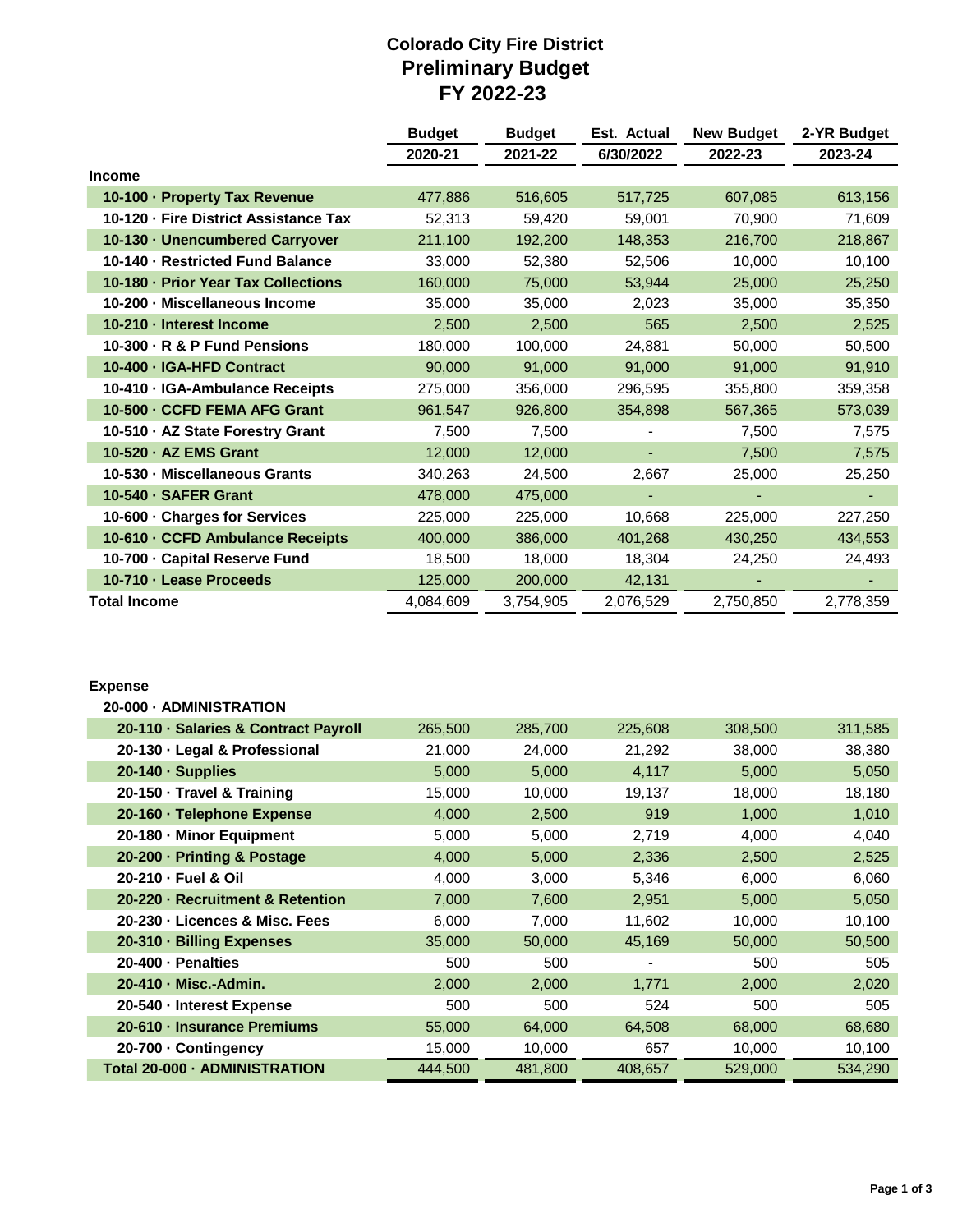## **Colorado City Fire District Preliminary Budget FY 2022-23**

|                                                                     | <b>Budget</b>   | <b>Budget</b>    | Est. Actual     | <b>New Budget</b> | 2-YR Budget     |
|---------------------------------------------------------------------|-----------------|------------------|-----------------|-------------------|-----------------|
|                                                                     | 2020-21         | 2021-22          | 6/30/2022       | 2022-23           | 2023-24         |
| 30-000 - DISPATCH                                                   |                 |                  |                 |                   |                 |
| 30-100 · Dispatch IGA                                               | 140,000         | 152,000          | 151,992         | 156,600           | 158,166         |
| Total 30-000 · DISPATCH                                             | 140,000         | 152,000          | 151,992         | 156,600           | 158,166         |
|                                                                     |                 |                  |                 |                   |                 |
|                                                                     |                 |                  |                 |                   |                 |
| 40-000 - MAINTENANCE                                                |                 |                  |                 |                   |                 |
| 40-110 · Salaries & Contract Payroll                                | 157,100         | 164,400          | 153,623         | 184,000           | 185,840         |
| 40-140 · Supplies                                                   | 3,500           | 3,000            | 499             | 3,000             | 3,030           |
| 40-150 · Travel & Training                                          | 2,500           | 2,500            | 915             | 1,500             | 1,515           |
| 40-180 - Minor Equipment                                            | 4,000           | 8,000            | 2,667           | 8,000             | 8,080           |
| 40-210 - Fuel & Oil                                                 | 6,000           | 6,000            | 9,505           | 12,000            | 12,120          |
| 40-250 · Apparatus Repairs & Maint.                                 | 50,000          | 50,000           | 32,560          | 50,000            | 50,500          |
| 40-260 · Building & Grounds Maint.                                  | 10,000          | 5,000            | 12,674          | 10,000            | 10,100          |
| Total 40-000 - MAINTENANCE                                          | 233,100         | 238,900          | 212,443         | 268,500           | 271,185         |
|                                                                     |                 |                  |                 |                   |                 |
|                                                                     |                 |                  |                 |                   |                 |
| 60-000 - TRAINING/PREVENTION                                        |                 |                  |                 |                   |                 |
| 60-110 · Salaries & Contract Payroll                                | 90,500          | 90,300           | 58,981          | 136,400           | 137,764         |
| 60-140 · Supplies                                                   | 7,250           | 6,000            | 1,460           | 6,000             | 6,060           |
| 60-180 - Minor Equipment                                            | 3,500           | 3,500            |                 | 3,500             | 3,535           |
| 60-200 · Printing & Postage                                         | 1,500           | 1,200            | 1,226           | 1,200             | 1,212           |
| 60-270 · Fire Training & Certification                              | 25,000          | 25,000           | 30,329          | 25,000            | 25,250          |
| 60-280 · EMS Training & Certification                               | 40,000          | 35,000           | 45,661          | 35,000            | 35,350          |
| 60-290 · Investigations & Enforcement                               | 1,000           | 1,000            | 219             | 2,500             | 2,525           |
| Total 60-000 - TRAINING/PREVENTION                                  | 168,750         | 162,000          | 137,876         | 209,600           | 211,696         |
|                                                                     |                 |                  |                 |                   |                 |
|                                                                     |                 |                  |                 |                   |                 |
| 70-000 - OPERATIONS                                                 |                 |                  |                 |                   |                 |
| 70-110 · Salaries & Contract Payroll                                | 176,000         | 201,700          | 45,960          | 236,000           | 238,360         |
| 70-130 - Medical Direction                                          | 12,000          | 12,000           | 12,000          | 12,000            | 12,120          |
| 70-140 · Operating Supplies                                         | 50,000          | 54,900           | 49,869          | 55,000            | 55,550          |
| 70-160 · Telephone                                                  | 7,000           | 7,000            | 5,453           | 7,000             | 7,070           |
| 70-180 - Minor Equipment                                            | 20,000          | 24,000           | 17,848          | 20,000            | 20,200          |
| 70-210 - Fuel & Oil                                                 | 32,000          | 30,000<br>55,000 | 31,866          | 40,000            | 40,400          |
| 70-220 - EMS/Fire Crew Expense                                      | 55,000          | 15,000           | 55,235          | 55,000            | 55,550          |
| 70-240 · Uniforms & Accessories<br>70-270 - Station Supply & Maint. | 15,000<br>6,500 | 3,000            | 10,539<br>4,154 | 12,500<br>4,000   | 12,625<br>4,040 |
| 70-320 · Emergency Management                                       | 2,000           | 2,000            | 326             | 2,000             | 2,020           |
| 70-370 - Workers Comp. Volunteers                                   | 14,000          | 5,200            | 6,502           | 7,000             | 7,070           |
| 70-560 - Utilities                                                  | 40,000          | 33,000           | 37,519          | 40,000            | 40,400          |
| 70-700 · Contingency                                                | 25,000          | 15,000           | 1,062           | 15,000            | 15,150          |
| Total 70-000 - OPERATIONS                                           | 454,500         | 457,800          | 278,333         | 505,500           | 510,555         |